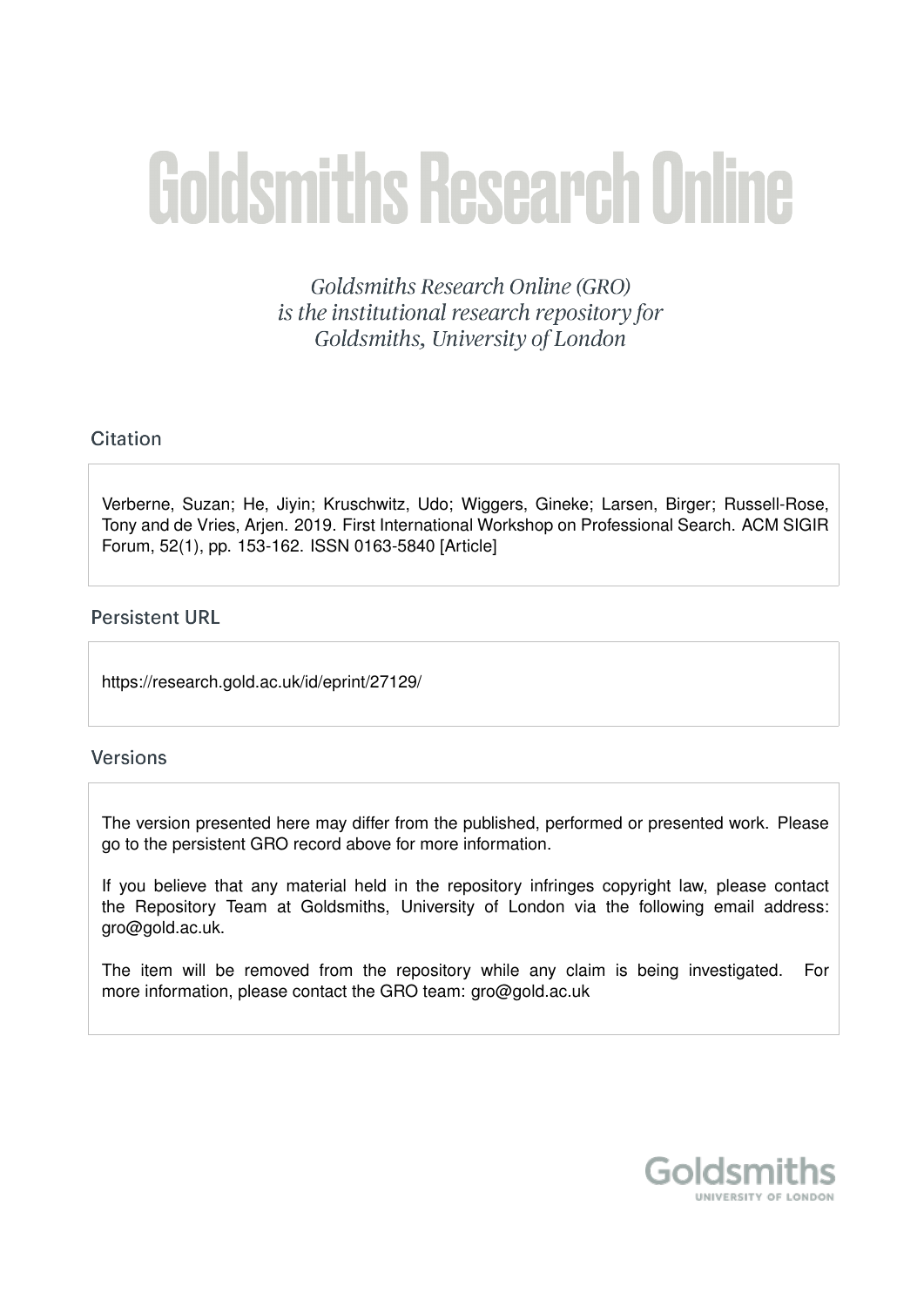## First International Workshop on Professional Search

| Suzan Verberne                 | Jiyin He                  |
|--------------------------------|---------------------------|
| Leiden University              | Signal Media              |
| s.verberne@liacs.leidenuniv.nl | ijyin. he@signal media.co |

Udo Kruschwitz University of Essex udo@essex.ac.uk

Gineke Wiggers Leiden University g.wiggers@law.leidenuniv.nl

Birger Larsen Aalborg University birger@hum.aau.dk

Tony Russell-Rose UXLabs tgr@uxlabs.co.uk

Arjen P. de Vries Radboud University arjen@acm.org

May 22, 2019

#### Abstract

In this report we describe the outcome of the First International Workshop on Professional Search, held in co-location with SIGIR 2018. The workshop addressed the specific requirements and challenges of professional search, as opposed to web search. The workshop included a survey held among 113 professional searchers, two keynote talks, six short paper talks, and two break-out sessions. From all parts of the workshop, we concluded that (1) we can define professional search with a set of common characteristics; but (2) there are definitely differences between domains; (3) we are in need of more knowledge about the search process in different domains, and (4) we need to collect data, not only Cranfieldstyle test collections, but also user observation data that help us understand the challenges and requirements of professional search better. Currently, there are many open problems that potentially have an impact on the IR community beyond the professional domains. We therefore call the scientific IR community to address professional search more actively.

## 1 Introduction

Professional search is a problem area challenging many facets of information retrieval, related to system aspects (e.g. distributed search), user aspects (e.g. complex information needs), as well as the interface between user and system (e.g. supporting exploratory search tasks). Professional search tasks have specific requirements, different from the requirements of generic web search.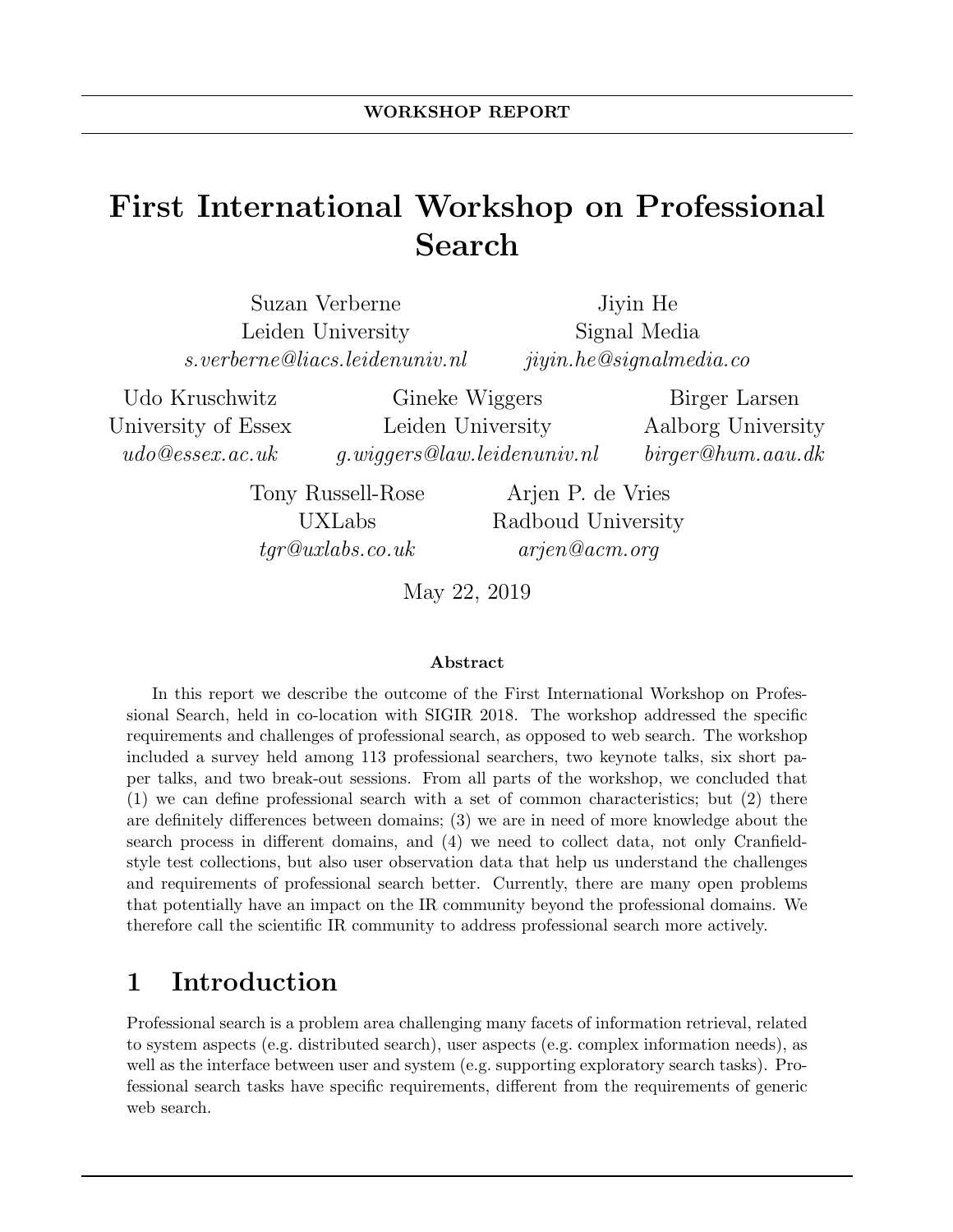The Professional Search workshop at  $\text{SIGIR}^1$  addressed these requirements from multiple angles. We actively involved the target group of our research in the preparation of the workshop by distributing a survey in the months before the workshop. We defined the target group as "everyone who regularly performs complex search tasks at work in environments other than general web search", including information specialists in various domains as well as librarians, scientists, lawyers, and other knowledge worker professions. The aim of the survey was to gather the experiences of these professional searchers: which systems do they use, what do they like about them, what functionalities do they miss, and what aspects/challenges do they think should be addressed by the academic IR community. The survey had 113 responses, and is discussed below in more detail (Section 3.1).

## 2 Overview of the talks

The workshop program consisted of a mix of keynotes, short oral presentations, and a breakout session during which participants focused on discussing the topics identified during the day. The workshop started with a presentation of the survey results (prepared by the organizers). Keynote speakers provided two different perspectives on professional search: Paul Bennett (Microsoft Research) on "Search and Recommendation in the Enterprise" and David D. Lewis (Brainspace) on "Research Challenges in IR for Legal Discovery and Investigations" We accepted six papers for short oral presentations.

#### 2.1 Keynotes

Abstracts of the keynotes can be found in the proceedings.<sup>2</sup>

#### Paul Bennett: Search and Recommendation in the Enterprise

This keynote focused on information assistance and the challenge of understanding personal tasks and how they relate to information finding and task planning. Information assistance, like a great human assistant, should provide contextual intelligence by presenting the information you need before you ask for it, i.e. at the right time, place, and context; and addressing your information need in a way that relates to the task you are doing.

#### David D. Lewis: Research Challenges in IR for Legal Discovery and Investigations

This keynote focused on the application of information retrieval technology to documents and data relevant to legal procedures (e-discovery in litigation, open government requests, antitrust reviews, etc.). David Lewis gave many examples of IR research problems in e-discovery and investigations that are every bit as intellectually interesting as those in web-scale IR, even if they have been studied much less prominently.

#### 2.2 Short papers

#### Automatic Shortlisting of Candidates in Recruitment

By Girish Keshav Palshikar, Rajiv Srivastava, Mahek Shah and Sachin Pawar [16]. Assessing

<sup>&</sup>lt;sup>1</sup>https://jiyinhe.github.io/ProfS2018/ <sup>2</sup>http://ceur-ws.org/Vol-2127/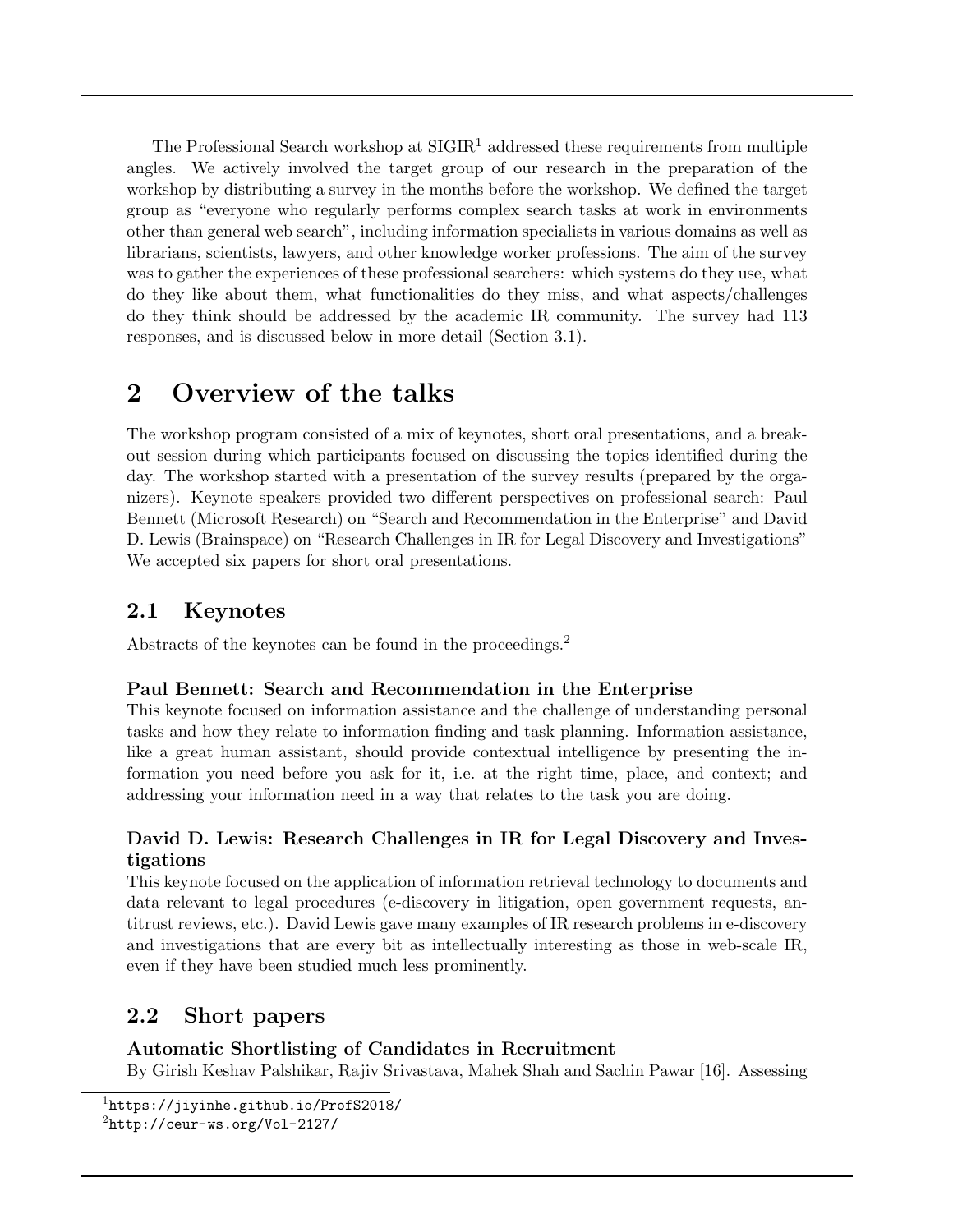resumes is an important and effort-intensive task within human resources departments. This presentation described a system (TEAC) that creates standardized profiles based on resumés and the job description, and identifies a shortlist of candidates, along with an interpretable score for each. The resume scoring function uses domain-knowledge from recruitment experts as well as feedback about whether a given candidate was selected or rejected.

#### Searching for Relevant Lessons Learned Using Hybrid Information Retrieval Classifiers: A Case Study in Software Engineering

By Tamer Mohamed Abdellatif, Luiz Fernando Capretz and Danny Ho [1]. Software organizations can have a lessons learned (LL) repository, which contains unstructured information regarding previous working solutions for historical software management problems, or former success stories. In this presentation a previously created automatic information retrieval based LL classifier solution was extended by examining the impact of the hybridization of multiple LL classifiers on performance.

#### Refresh Strategies in Continuous Active Learning

By Nimesh Ghelani, Gordon V. Cormack and Mark D. Smucker [6]. Continuous Active Learning (CAL) is a technique where the model presents a human reviewer a set of documents likely to be relevant and the reviewer provides relevance feedback. During a refresh, the machine learning model is trained with the relevance judgments and a new list of likelyto-be-relevant documents is produced for the reviewer to judge. The presentation showed that more frequent refreshes can significantly reduce the human effort required to achieve a desired level of recall.

#### Validating the Importance of Work Tasks for Professional Search

By Thomas Schoegje, Toine Pieters and Egon L. van den Broek [18]. In professional search many work tasks share some structure and are likely to recur. Retrieval in the context of such tasks can exploit prior knowledge about these tasks to return more relevant results. This position paper presented initial work into this direction, discussing a filtering mechanism that narrows down results to the document types most relevant to the work task.

#### Challenges in the Development of Effective Systems for Professional Legal Search

By Piyush Arora, Murhaf Hossari, Alfredo Maldonado, Clare Conran and Gareth J. F. Jones [3]. The development and evaluation of information retrieval systems relies on the availability of suitable datasets and/or test collections. These typically consist of a target document collection, example search queries, and relevance data. For professional search applications domain experts are required to gather this information. This presentation showed the vital need for close interaction between the professionals for which the application is being developed and the IR researchers throughout the development life cycle of the search system.

#### Explainable IR for personalizing professional search

By Suzan Verberne [20]. This position paper established the need for transparency in personalized professional search. The central idea of the paper is the professional personal knowledge graph. Graphs are a natural and transparent means of representing knowledge,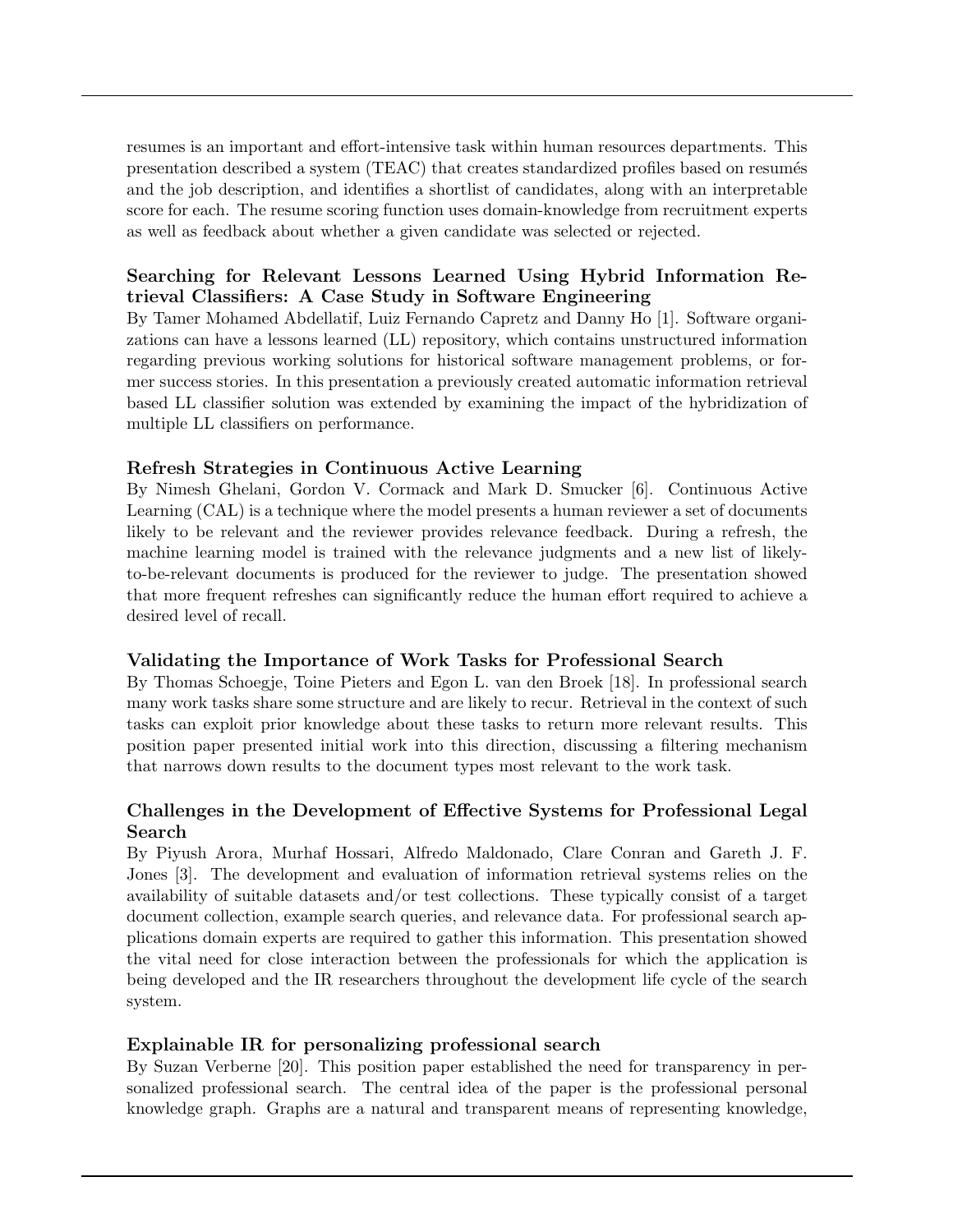

Figure 1: What type of search tasks do you undertake? (select all that apply)

and learning a personal graph from sparse user interaction data is a new research direction. A graph-based search paradigm would enable and stimulate the exploratory search behaviour for complex information needs that are inevitable in professional work environments.

## 3 Themes and challenges

As mentioned, the workshop organizers conducted a survey to ensure that we would have sufficient eye for the practitioners' view on search during our discussions.

#### 3.1 Discussion and implications of the survey results

The survey attracted 113 respondents. 56 of the participants were librarians and information specialists; 12 were researchers or professors. All other job titles were mentioned three times or fewer (a surprisingly long tail). In this report, we show the results for three questions that we consider to be the most relevant: (1) which search tasks do professionals undertake; (2) which search systems do they use; (3) what would they like us as academic community to focus our research on.

Figure 1 shows the distribution of answers to the question which type of search tasks the respondents undertake. We consider the answers "compliance" and "re-finding" to be of particular interest. Both are mentioned by the majority of respondents and are clearly distinct from Web search (unlike the top 3 tasks: quick lookup, reference check, and fact check). Refinding has long been known to be an important issue. Dumais and colleagues at Microsoft Research observed that much knowledge work involves integrating and re-using information that has previously been created or accessed. They proposed the *Stuff I've Seen* (SIS) system that addresses this very issue [5]. Re-finding is even more of a problem within a professional search context than in general Web search given the difficulty in finding the right information in the first place, a commonly reported problem in enterprise search [11].

Compliance is a core information professional issue. Compliance search, finding all critical information on a topic, can be seen as a type of discovery task known to prominently feature in enterprise search activities. The Enterprise Search survey conducted by the Association for Information and Image Management (AIIM) found, for example, that 50% of their respondents report that they deal with internal compliance audits and 44% with pre-trial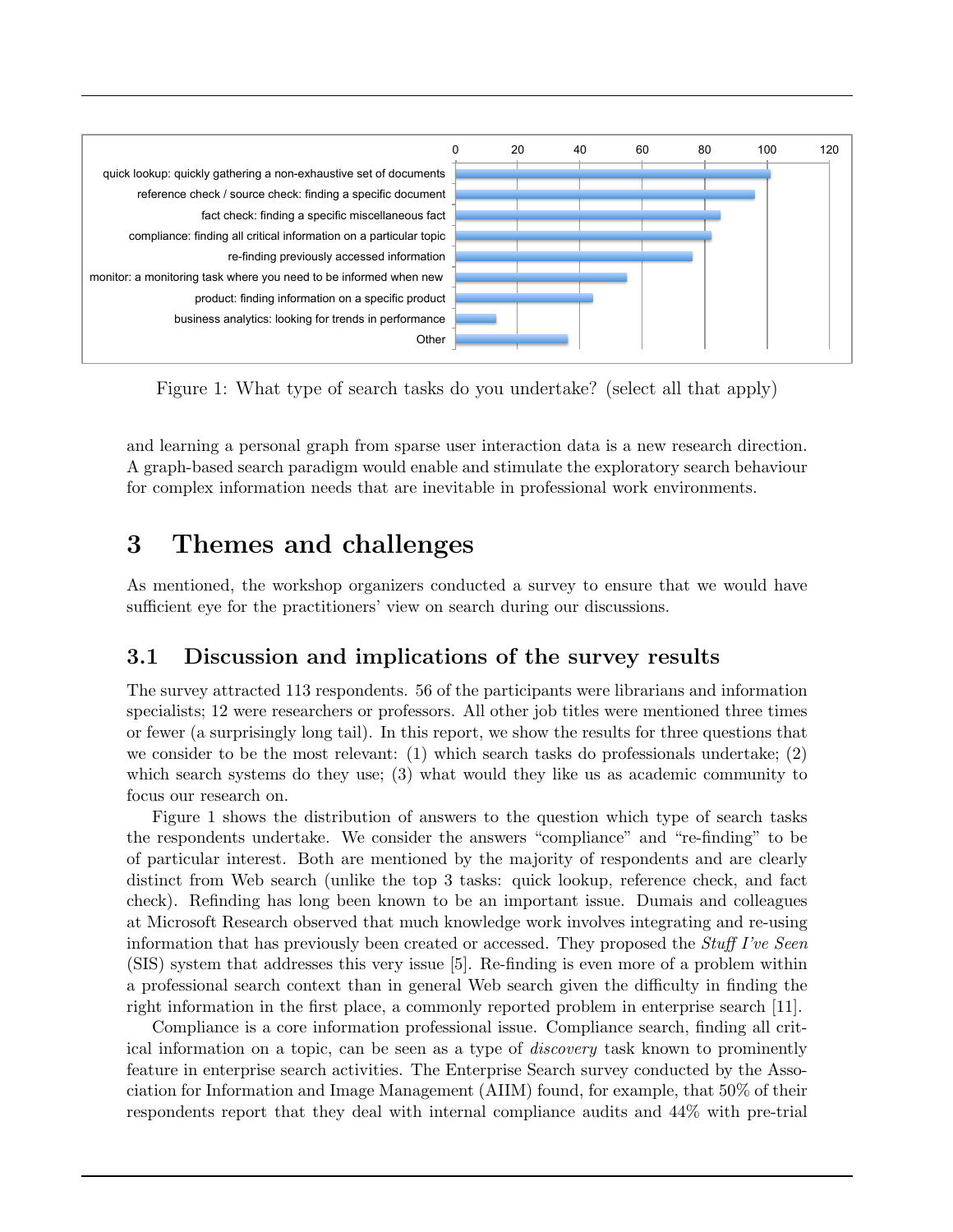

(a) When you search for information for pro-(b) Which search system do you use the most fessional use, which search engines/systems do frequently for work-related search? (open quesyou use? tion)

Figure 2: Search systems used by the participants.

legal discovery [15]. Other tasks in which 'finding all critical information' is important are systematic review and prior art search.

Figure 2 shows an overview of the responses to the two questions addressing the search systems used by the participants. The options for the question under Figure  $2(a)$  were overarching categories of search systems. With the (open) question under Figure 2(b) we aimed at one particular search system, but some participants answered with an type of system instead ('scientific search', 'library catalogues'). Figure 2(b) shows a surprisingly long tail. This indicates that professional searchers have individual preferences as to which systems they use, reflecting the diversity of 'the' professional search community: a key challenge for the academic community is to find unifying themes and patterns, and in executing crosscutting studies.

Figure 3 shows the counts for the options that we gave the participants for the question "What would you like us, as Information Retrieval researchers, to focus our research on?" (multiple answers could be selected). The figure indicates that the majority of respondents want to see more integrated search environments. This finding is not at all surprising given that the silo-based architecture in professional search contexts is frequently being flagged up as a problem. For example, in the context of enterprise search, thousands of different databases may be of relevance for different tasks [4]. The integration across different repositories, the need for access control, and the different structures underlying the databases (from unstructured to fully structured) makes this a non-trivial exercise [11]. With reference to the AIIM Enterprise Search survey mentioned earlier, only 11% of organizations reported to have a fully joined up search approach and another 18% across departmental content [15].

The need for integrated search environments appears to first of all highlight a very practical engineering problem, but its impact is wider and touches upon many topics of academic interest, including federation, merging, presentation etc. of different data sources (see e.g. [2]).

After a discussion of the survey results we decided on two topics for the break-out sessions: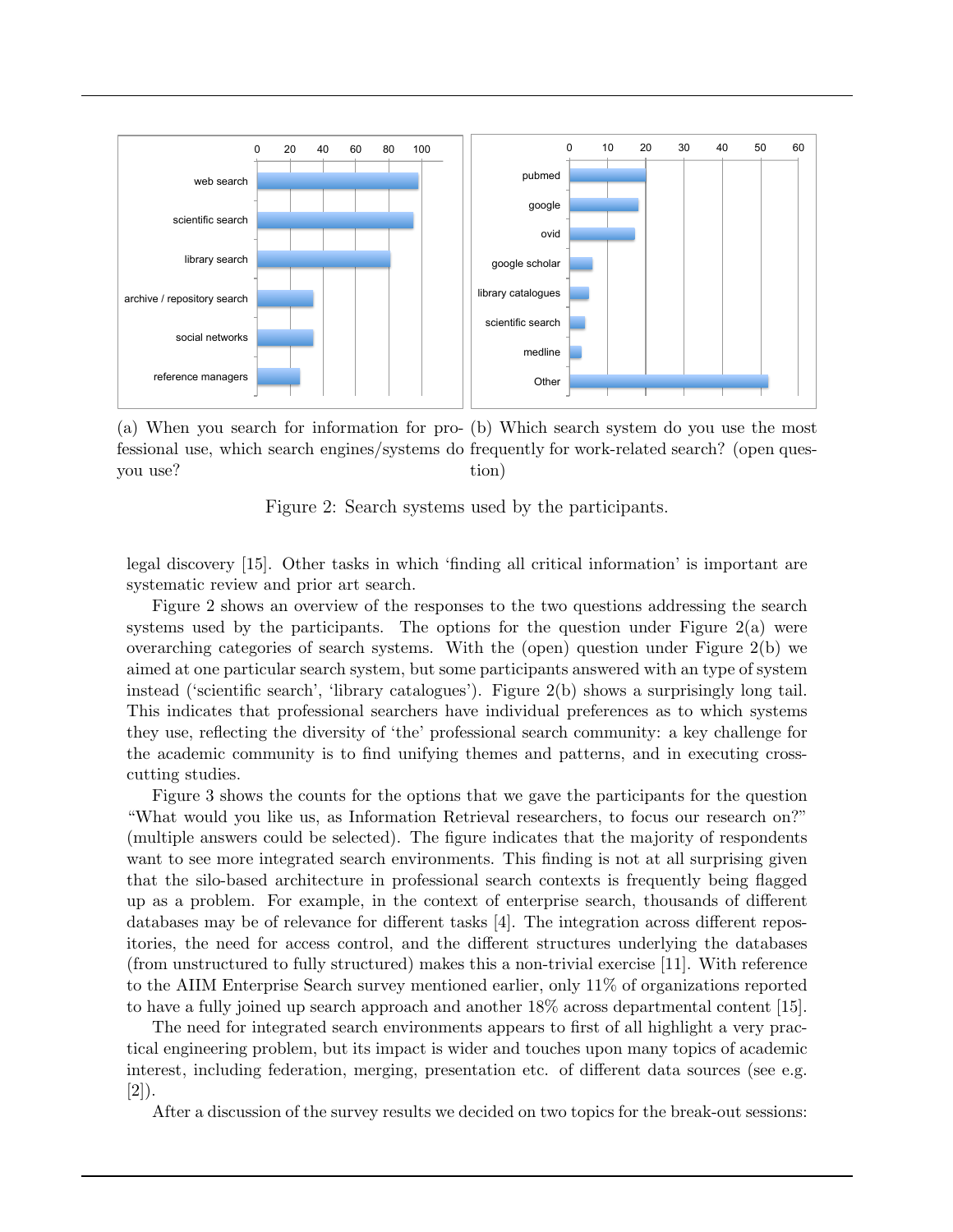

Figure 3: Distribution of answers for the question "What would you like us, as Information Retrieval researchers, to focus our research on?" The full answer for more integrated search environments is "more integrated search environments (to be able to find everything behind one interface)"

(1) commonalities between domains, triggered by the long tail of responses to questions related to job title, field, and search engines used; and (2) data and evaluation, because we can only work towards improving professional search applications if we have access to representative data and evaluation protocols. These two topics are discussed in the next two subsections.

#### 3.2 Commonalities between domains

Most IR research addresses web search or zooms in to a highly specific domain. We are interested in professional search as a common problem area. The reality is much more challenging than the cases we end up studying in detail. Can professional search be seen as a single problem domain? We first discussed definitions of professional search, and then addressed commonalities and differences in the search process.

Definition. Definitions of professional search in the scientific literature seem to focus on descriptive and behavioural characteristics [17, 8, 9, 10, 19]: professional search takes place in the work context, by specialists, and using specialist sources, often with controlled vocabularies.

The search process. A common aspect of professional search across domains is the need for professionals to be in control, explaining the predominance of Boolean search in, e.g., prior art search and systematic review. Information professionals often still prefer Boolean search for transparency and the need to reproduce their results later on, in specific cases in the courtroom.

In addition, the search by professionals is highly iterative and there is a tolerance to low precision, especially in early stages of the work process. Professionals formulate lengthy sequences of queries, often to multiple different databases, while they follow an exploratory search process [7]. This was also illustrated by the example search tasks provided by participants of our survey. Three replies to the question "Describe which actions you took to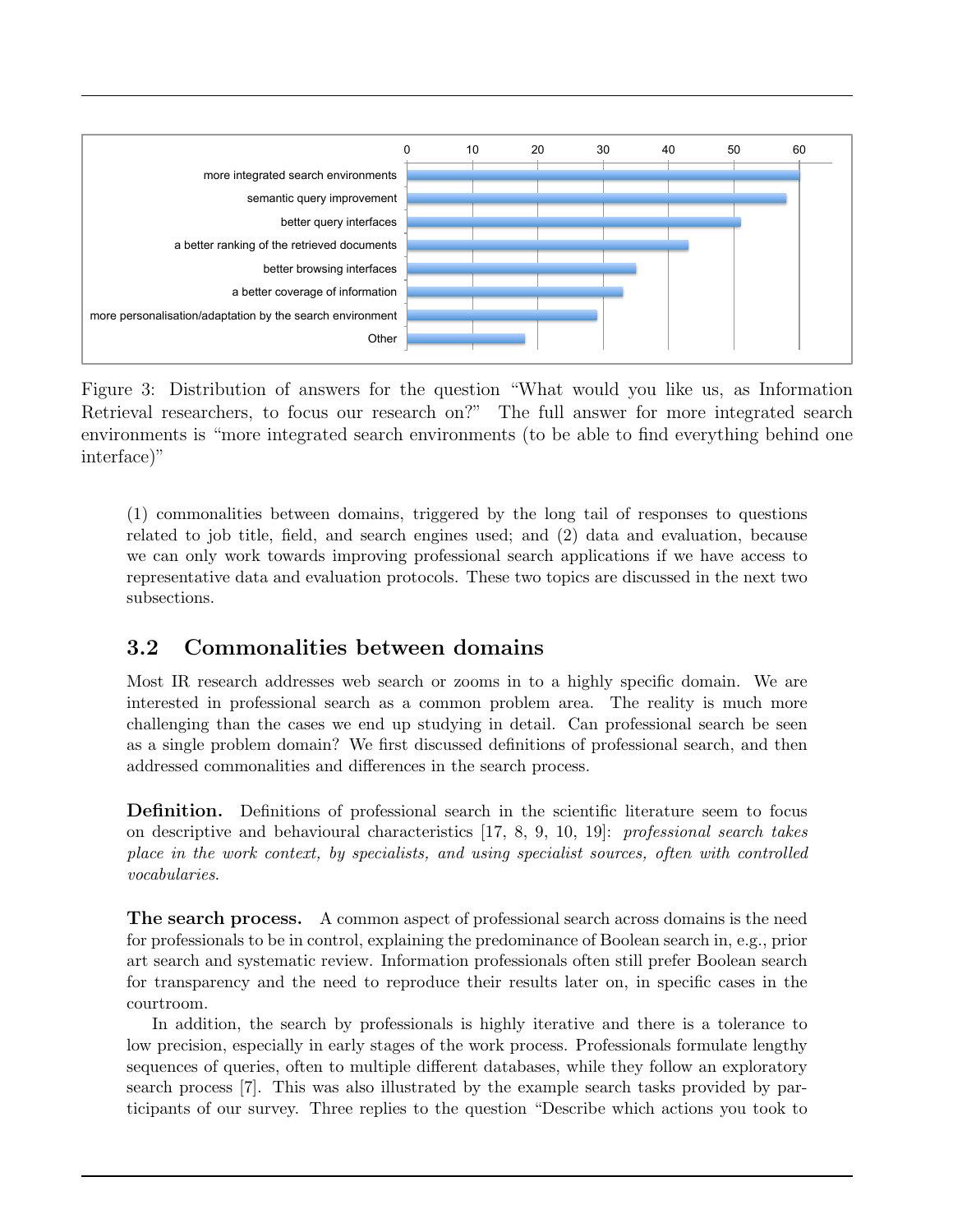search" read:

- "Searched MEDLINE and Embase on the Ovid platform 00 used controlled vocabulary and text words for the concepts: fever, ibuprofen, paracetamol, child. Did not use age limit with database for MEDLINE as I was including the epub ahead of print, in process and non-indexed subject headings."
- "Looked for high quality evidence as per the Evidence pyramid Systems, Syntheses, Systematic Review/Meta-Analysis; RCTs; Cohort; Case Control; Case Series; at the bottom: Expert Opinion"
- "systematic search (analysing research question, selecting key elements, formulating search terms); search in library catalogue, migratierecht.nl, vluchtweb.nl; Web of Sciences; Google scholar and google"

Another challenge for search tasks spanning multiple and diverse indexes is that not all data sources are equally accessible. Some require subscription, many have specialized interfaces ('advanced search'), that are different in options and user interface, and collecting a set of results from multiple sources remains an involving process due to the lack of interoperability between systems.

We specifically discussed the topic of controlled vocabularies, which are commonly used in some specialized domains. Thesauri and ontologies that constitute a controlled vocabulary are commonly used in the medical and legal domains, but for example not in e-discovery . While not always made explicit in a controlled vocabulary, the scope of professional search tasks is clearly more constrained than "all information" (the web). Aspects of restricted scope also play a role in enterprise search, email search, and community search. There seems a lot of opportunity for the usage of context informed by document usage and search history.

Conclusion. Looking into the survey and our discussions we conclude that (1) we can define professional search using a set of common characteristics; (2) these common characteristics mainly refer to aspects of the search process; (3) there are definitely differences between tasks/domains, but we do not know sufficient yet about the particularities of the diverse domains to give a definite answer to the question 'Can professional search be seen as a single problem domain?'

#### 3.3 Data and evaluation

There are only very limited test collections available for professional search; in some domains there are no test collections at all, or they are only partly relevant. For example, there are collections without relevance assessments; information needs without collection; or only one type of documents instead of the complete variety that is representative of the problem. We addressed challenges in creating test collections for professional search, and made a first attempt to define what we need as test collections.

Challenges in creating test collections for professional search. The first challenge is that there is a large diversity in information types for professional search problems. Typical examples of domains with many different document types are enterprise search, legal search, and academic search. In addition, many domains are dealing with privacy-sensitive data. The second challenge is that a document collection can only be used as test collection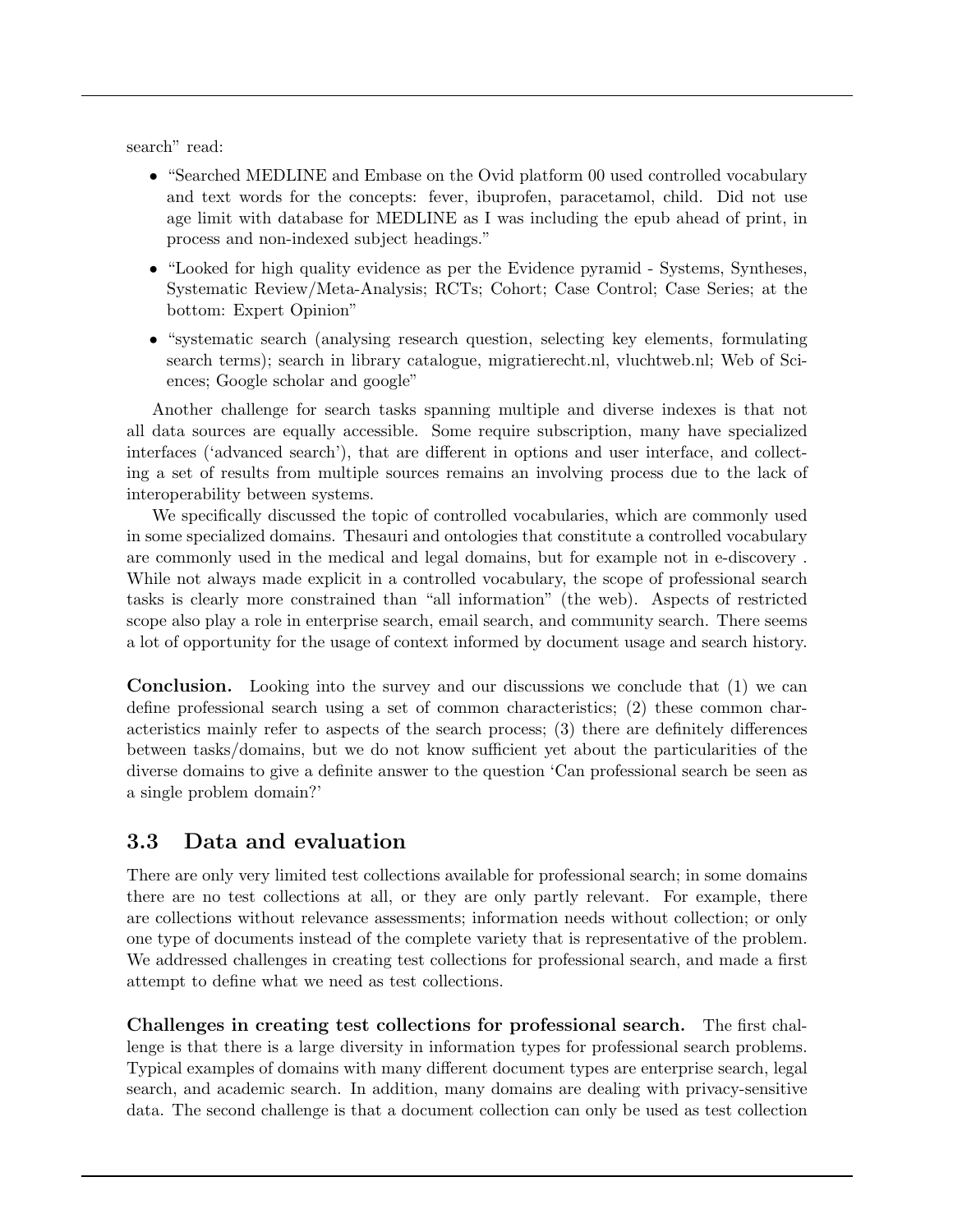if queries and relevance assessments are added. The collection of relevance assessments poses challenges because experts are expensive, and because for highly specific search tasks the relevance assessments are even more subjective (context-dependent) than for web search. Even if we knew how to collect benchmark data for research in professional search, a central question remains how generalizable the data is (see Section 3.2).

What do we need? The academic field of professional search is in need for benchmark data, as well as user observation studies and log data. The data should reflect the actual search problems and the topics should be temporarily grounded. Some of the useful, rich, collections are relatively small. Examples are the iSearch collections for academic search [14] (65 topics) and the Queensland dataset for case law search [13] (12 topics). For some purposes this is sufficient, but for quantitative system comparisons we need more topics, and a diversity of topics. As for now, it is still an open question what constitutes a sufficiently diverse data set to evaluate our methods.

Conclusion. In the case of professional search there is so much we do not know yet. Also small, qualitative data can be valuable. To put it even stronger: We are hungry for anecdotes, because we need to learn, case by case, how to approach the study of difficult search tasks in a realistic setting. Although qualitative studies are definitely interesting for the field, they tend to be difficult to publish, and perhaps we need to alter our own reviewing practices to make more space for exploratory work that 'just' sets the scene.

## 4 Outlook/follow-up

Concluding this workshop summary, we want to emphasize the importance of the area of research.

Professional search has the key benefit that the task to be solved is, usually, clear; at least to the person who carries out the searches. Also, the gains of doing better can be quantified in terms of increased profits of their business. However, looking back to the enlightening contribution presented by David Lewis, there are so many things that we academics assume have been solved, for which, as soon as we take the problem out of the context of a very small set of nicely curated test collections, those presumably simple steps turn out as huge, open and unsolved problems: "we don't know  $s^{***}$  (search)".<sup>3</sup> Addressing problems arising in professional search will thus have much wider impact, and lead to insights that improve our understanding of fundamental components that matter for every information access problem that we might care about.

So, join us in our quest, leave the Web to the big corporations, and let academia focus on tackling problems in professional search!

## References

[1] Abdellatif, T.M., Capretz, L.F., Ho, D.: Searching for Relevant Lessons Learned Using Hybrid Information Retrieval Classifiers: A Case Study in Software Engineering. In: ProfS/KG4IR/Data: Search@ SIGIR. pp. 12–17 (2018)

<sup>3</sup>We highly recommend the related short paper presented at the new DESIRES conference [12].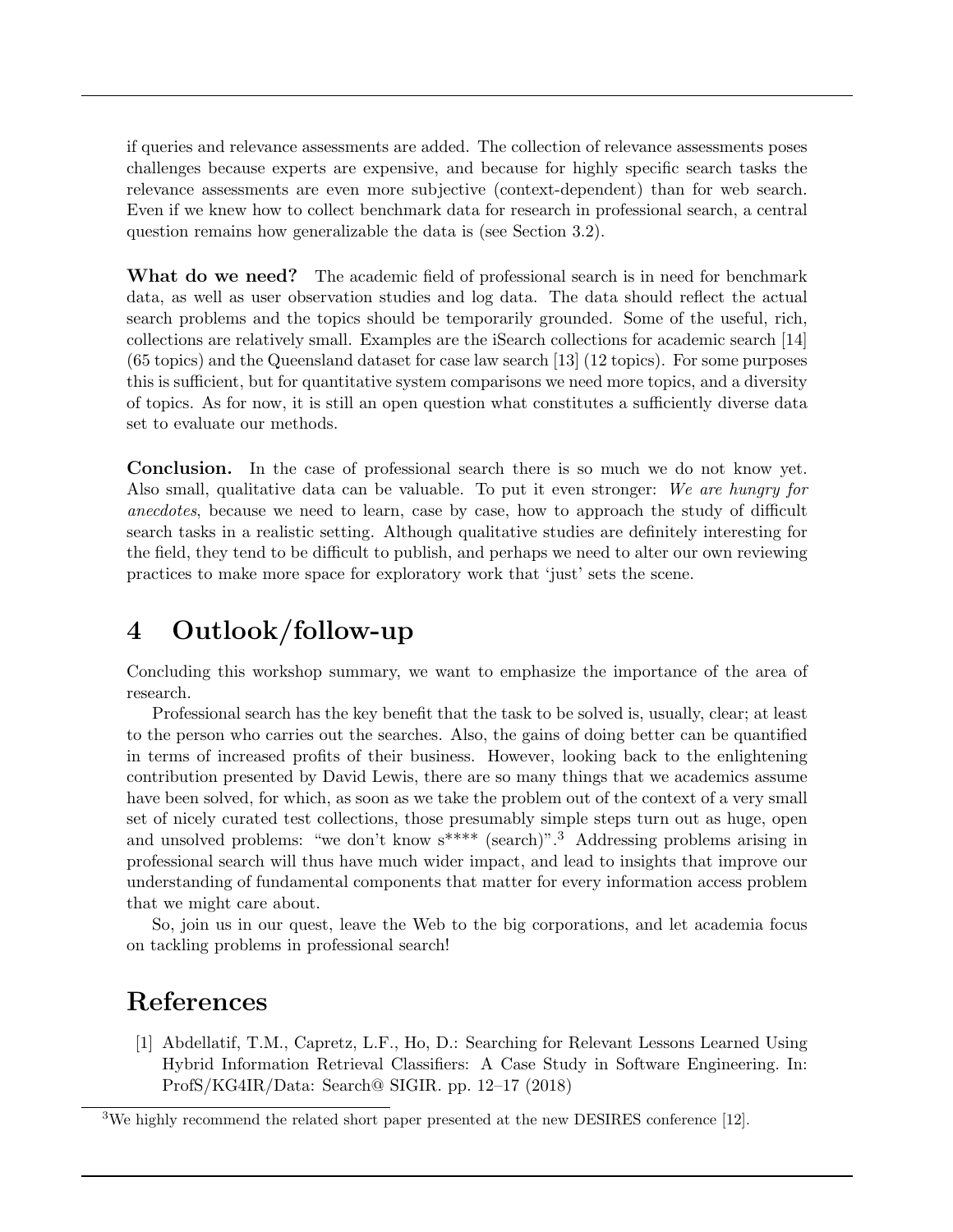- [2] Arguello, J.: Aggregated Search. Foundations and Trends in Information Retrieval 10, 365–502 (2017)
- [3] Arora, P., Hossari, M., Maldonado, A., Conran, C., Jones, G.J., Paulus, A., Klostermann, J., Dirschl, C.: Challenges in the Development of Effective Systems for Professional Legal Search. In: ProfS/KG4IR/Data: Search@ SIGIR. pp. 29–34 (2018)
- [4] Cortez, E., Bernstein, P.A., He, Y., Novik, L.: Annotating Database Schemas to Help Enterprise Search. PVLDB 8(12), 1936–1939 (2015)
- [5] Dumais, S., Cutrell, E., Cadiz, J., Jancke, G., Sarin, R., Robbins, D.C.: Stuff i've seen: A system for personal information retrieval and re-use. In: Proceedings of the 26th Annual International ACM SIGIR Conference on Research and Development in Informaion Retrieval. pp. 72–79. SIGIR '03, ACM (2003)
- [6] Ghelani, N., Cormack, G.V., Smucker, M.D.: Refresh Strategies in Continuous Active Learning. In: ProfS/KG4IR/Data: Search@ SIGIR. pp. 18–23 (2018)
- [7] He, J., Bron, M., de Vries, A.P.: Characterizing stages of a multi-session complex search task through direct and indirect query modifications. In: Proceedings of the 36th international ACM SIGIR conference on Research and development in information retrieval. pp. 897–900. ACM (2013)
- [8] Jankowski, T.A.: Expert Searching in the Google Age. Rowman & Littlefield (2016)
- [9] Kim, Y., Seo, J., Croft, W.B.: Automatic boolean query suggestion for professional search. In: Proceedings of the 34th international ACM SIGIR conference on Research and development in Information Retrieval. pp. 825–834. ACM (2011)
- [10] Koster, C., Oostdijk, N., Verberne, S., D'hondt, E.: Challenges in professional search with phasar. In: Proceedings of the Dutch-Belgian Information Retrieval workshop (DIR 2009). pp. 101–102. Enschede, Nederland:[sn] (2009)
- [11] Kruschwitz, U., Hull, C.: Searching the enterprise. Foundations and Trends in Information Retrieval 11(1), 1–142 (2017). https://doi.org/10.1561/1500000053, http: //dx.doi.org/10.1561/1500000053
- [12] Lewis, D.: We don't know  $s^{****}$  (search). In: Alonso, O., Silvello, G. (eds.) Proceedings of the First Biennial Conference on Design of Experimental Search & Information Retrieval Systems, Bertinoro, Italy, August 28-31, 2018. CEUR Workshop Proceedings, vol. 2167, p. 107. CEUR-WS.org (2018), http://ceur-ws.org/Vol-2167/short10.pdf
- [13] Locke, D., Zuccon, G.: A test collection for evaluating legal case law search. In: The 41st International ACM SIGIR Conference on Research  $\&\#38$ ; Development in Information Retrieval. pp. 1261–1264. SIGIR '18, ACM, New York, NY, USA (2018). https://doi.org/10.1145/3209978.3210161, http://doi.acm.org/10. 1145/3209978.3210161
- [14] Lykke, M., Larsen, B., Lund, H., Ingwersen, P.: Developing a test collection for the evaluation of integrated search. In: European Conference on Information Retrieval. pp. 627–630. Springer (2010)
- [15] Miles, D.: AIIM Industry Watch: Search and Discovery Exploiting Knowledge, Minimizing Risk. AIIM (2014)
- [16] Palshikar, G.K., Srivastava, R., Shah, M., Pawar, S.: Automatic Shortlisting of Candidates in Recruitment. In: ProfS/KG4IR/Data: Search@ SIGIR. pp. 5–11 (2018)